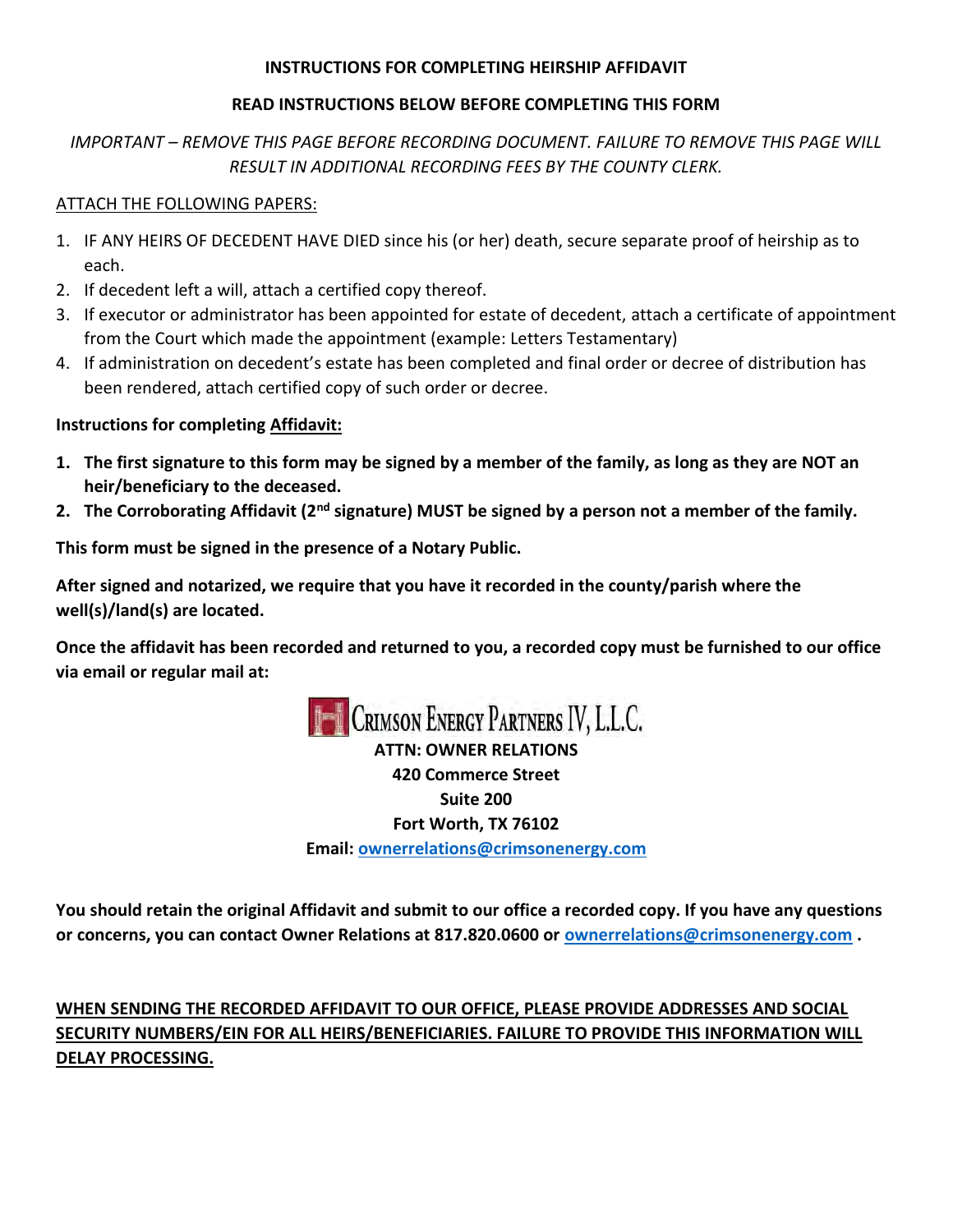# AFFIDAVIT OF HEIRSHIP

|    | INFORMATION CONCERNING<br>DECEDENT.                                                                                                                                                                                                                                    |  |  |  |  |  |  |  |  |  |
|----|------------------------------------------------------------------------------------------------------------------------------------------------------------------------------------------------------------------------------------------------------------------------|--|--|--|--|--|--|--|--|--|
|    | I, (affiant) being of lawful age, being first duly sworn, upon oath deposes and says:                                                                                                                                                                                  |  |  |  |  |  |  |  |  |  |
|    | That I was personally well acquainted with the above named decedent, during his/her lifetime, having known him (or her) for _____                                                                                                                                      |  |  |  |  |  |  |  |  |  |
|    | years, and that affiant bears the following relationship to said decedent, to-wit:                                                                                                                                                                                     |  |  |  |  |  |  |  |  |  |
| 1. |                                                                                                                                                                                                                                                                        |  |  |  |  |  |  |  |  |  |
|    | on or about day, being years old at the date of his (or her) death.                                                                                                                                                                                                    |  |  |  |  |  |  |  |  |  |
| 2. | Description: Description:                                                                                                                                                                                                                                              |  |  |  |  |  |  |  |  |  |
| 3. | The land described above was / was not occupied as the homestead of the deceased.<br>(circle one)                                                                                                                                                                      |  |  |  |  |  |  |  |  |  |
| 4. | The land described above is $/$ is not now occupied as homestead of deceased's surviving husband $/$ wife.<br>(circle one)<br>(circle one)                                                                                                                             |  |  |  |  |  |  |  |  |  |
| 5. | The land described above $\frac{1}{1}$ is not community property<br>(circle one)                                                                                                                                                                                       |  |  |  |  |  |  |  |  |  |
|    | Affiant further states that affiant was well acquainted with the family and near relatives of the said decedent, and the following statements and the<br>answers to the following questions are based upon the personal knowledge of affiant and are true and correct: |  |  |  |  |  |  |  |  |  |
| 1. | Did decedent leave a Will? (If so, attach a certified copy thereof.)                                                                                                                                                                                                   |  |  |  |  |  |  |  |  |  |
| 2. | Where was Will first admitted to probate? Give name of court, and also of the city, county, and state in which court is located:                                                                                                                                       |  |  |  |  |  |  |  |  |  |
| 3. | Has Will been probated or admitted to record in the state where the above described land is situated?<br>If so, give date,                                                                                                                                             |  |  |  |  |  |  |  |  |  |
| 4. | Is administration pending on the estate of decedent?<br>If so, in what court, county/parish and state?<br>If so, in what court, county/parish and state?                                                                                                               |  |  |  |  |  |  |  |  |  |
| 5. | Has an executor or administrator been appointed for the estate of the decedent?<br>If so, give his/her name and address                                                                                                                                                |  |  |  |  |  |  |  |  |  |
| 6. | What is the present condition of the administration? (Answer this question regardless of whether or not decedent left a Will.)                                                                                                                                         |  |  |  |  |  |  |  |  |  |
|    | Has administration been completed? If so, has final order or decree of distribution been rendered by the Court?                                                                                                                                                        |  |  |  |  |  |  |  |  |  |
| 7. | Were you acquainted with decedent's business affairs?<br>Did decedent leave any debts or obligations unpaid?                                                                                                                                                           |  |  |  |  |  |  |  |  |  |
|    | Have all such debts or obligations been paid?<br><u>Example 2016</u>                                                                                                                                                                                                   |  |  |  |  |  |  |  |  |  |
|    | If not, how much remains unpaid? What is reason these debts have not been paid?                                                                                                                                                                                        |  |  |  |  |  |  |  |  |  |
|    |                                                                                                                                                                                                                                                                        |  |  |  |  |  |  |  |  |  |

*Note: If decedent left a Will, but said Will was NOT probated, the laws of Intestate Descent and Distribution will apply, and NOT the terms of the Will.*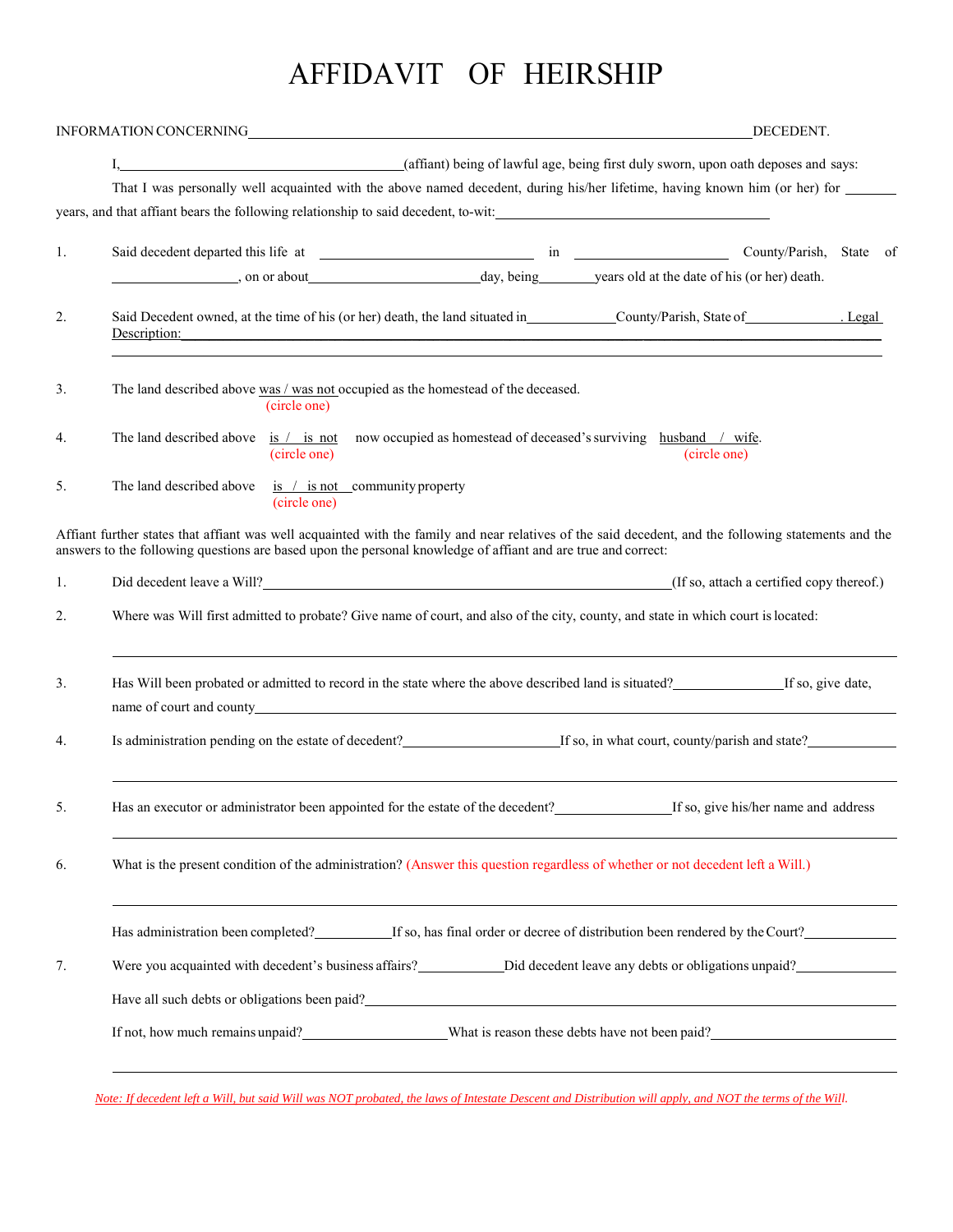#### INFORMATION CONCERNING HEIRS OFDECEDENT

| 8. | Did decedent leave a surviving wife or husband? | If so, give name $&$ address |        |
|----|-------------------------------------------------|------------------------------|--------|
|    |                                                 | Date of marriage:            | If not |
|    | living, give date of death.                     |                              |        |

9. If the decedent was married more than once, give name or names of former spouse or spouses, and state whether any such former spouse is dead or divorced, together with the date of death or divorce:

10. Give following information concerning all children born to decedent, or legally adopted children of decedent, who were living at the time of decedent's death.

| Name | Address | Date of Birth |
|------|---------|---------------|
|      |         |               |
|      |         |               |
|      |         |               |
|      |         |               |
|      |         |               |
|      |         |               |
|      |         |               |

#### 11. Give below the names of any deceased children of decedent:

| Name | Date of Birth & Date of | <b>Surviving Spouse</b> | <b>Surviving Spouse Address</b> |
|------|-------------------------|-------------------------|---------------------------------|
|      | Death                   |                         |                                 |
|      |                         |                         |                                 |
|      |                         |                         |                                 |
|      |                         |                         |                                 |

#### 12. Give below the names of the living children of any deceased son or daughter (those listed above in Item #11) of the decedent:

| Name | Date of Birth<br>Name of Mother or Father from<br>Item #11 above |  | Address |
|------|------------------------------------------------------------------|--|---------|
|      |                                                                  |  |         |
|      |                                                                  |  |         |
|      |                                                                  |  |         |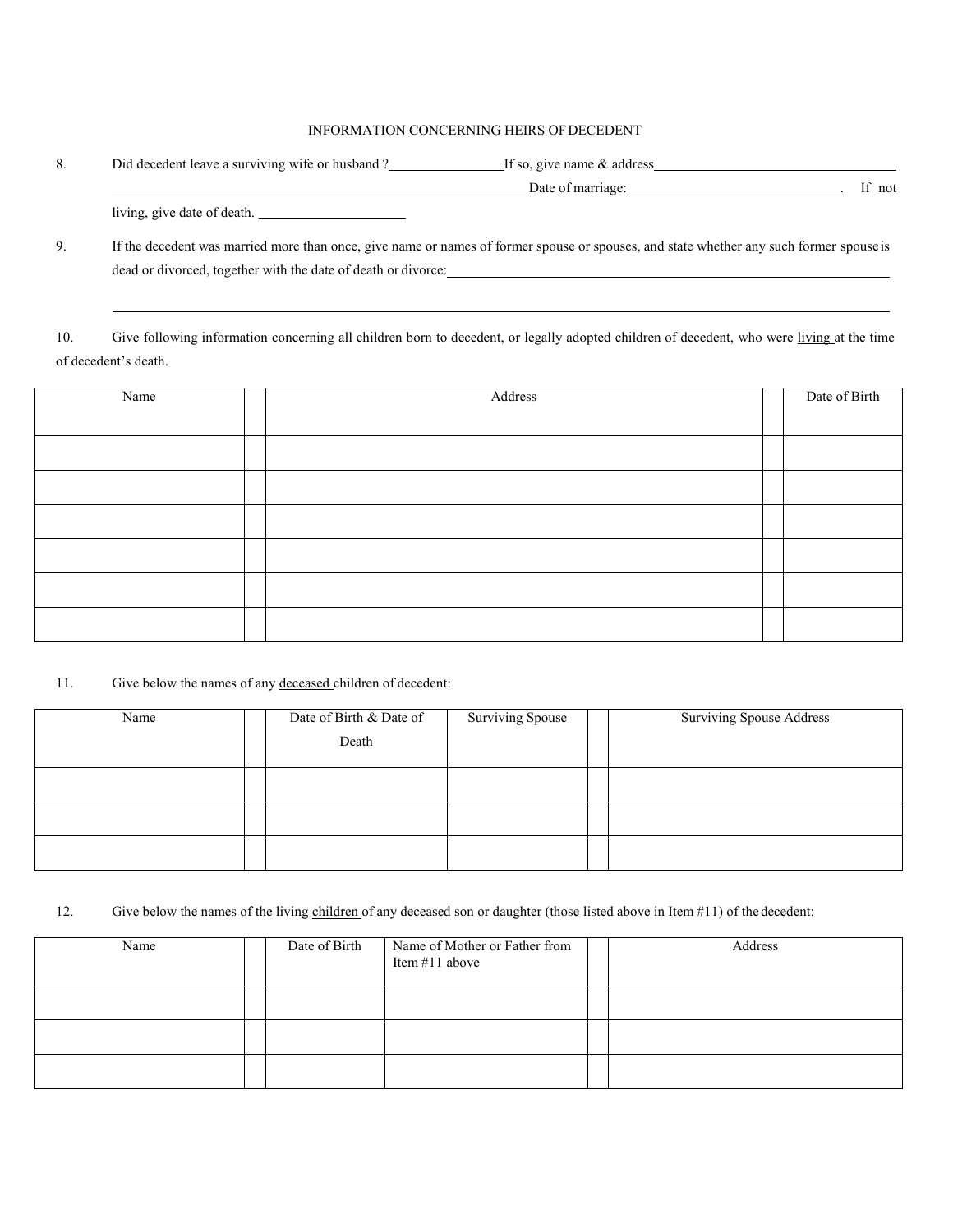#### **IF DECEDENT LEFT SURVIVING SPOUSE OR CHILDREN, THEN ITEM #13 BELOW MAY BE DISREGARDED –**

#### **PROCEED TO ITEM #14**

13. If decedent left no surviving spouse or children, give the following information in the following order:

1) List parents, if living. If parents not living,

2) List all brothers and sisters;

3) If any brother or sister died before decedent, also list his or her children.

4) If no parent, brother or sister survived decedent, list following if any surviving: grandparents, nephews and nieces; uncles and aunts; cousins; if none of foregoing survived, list nearest of kin surviving.

| Name | Address | Date of Birth | Date of Death / Relationship to<br>Decedent |
|------|---------|---------------|---------------------------------------------|
|      |         |               |                                             |
|      |         |               |                                             |
|      |         |               |                                             |
|      |         |               |                                             |
|      |         |               |                                             |

ATTACH ADDITIONAL PAPER IF NEEDED TO COMPLETE SECTION ABOVE

14. (If land is in Oklahoma) Did decedent file in County Clerk's office election to come under the Community Property Act?

**Signature of Affiant**

SUBSCRIBED AND SWORN to before me this day of  $\frac{1}{20}$ , 20

My commission expires:

Notary Public